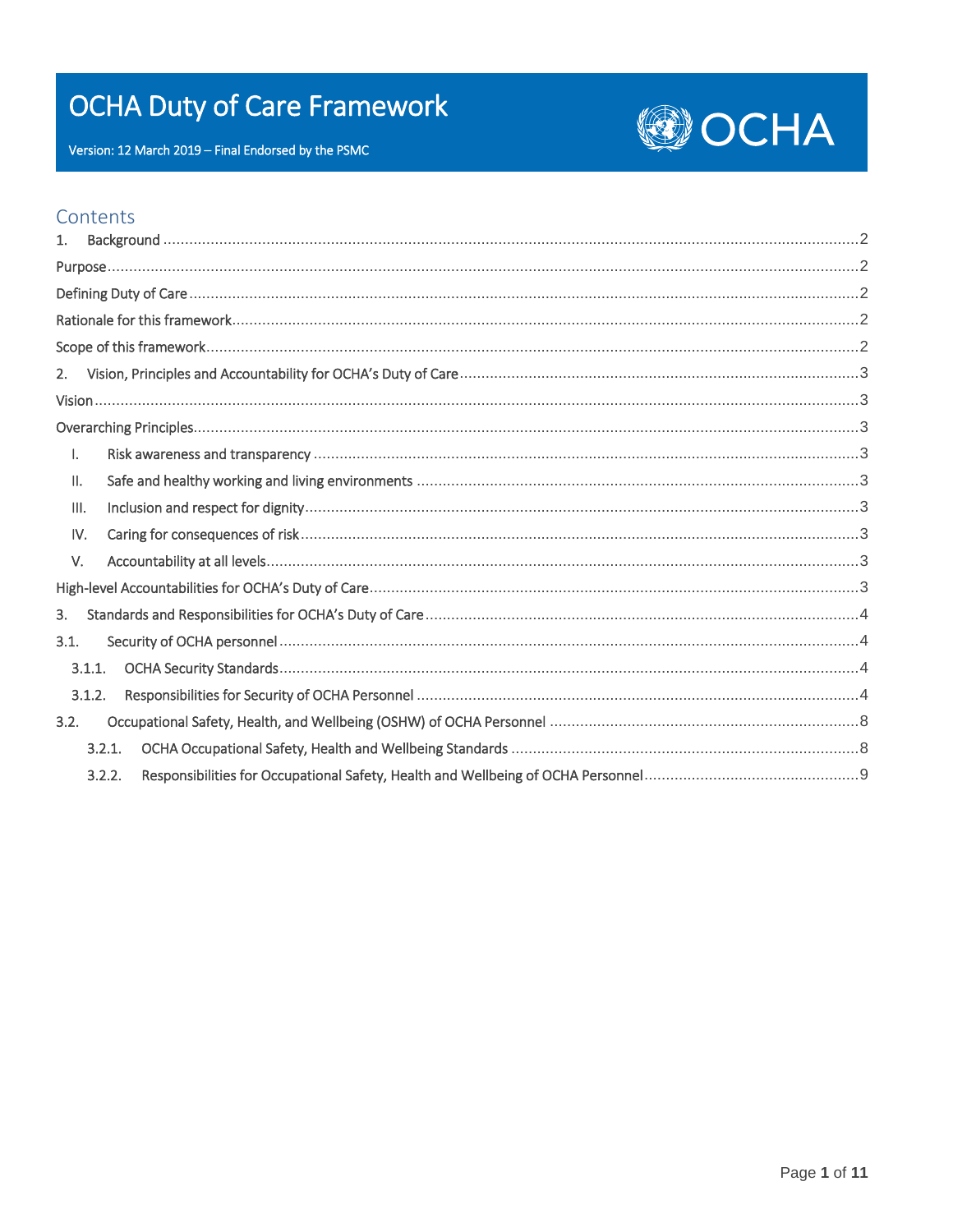# <span id="page-1-1"></span><span id="page-1-0"></span>1. Background

# 1.1. Purpose

The purpose of the OCHA Duty of Care Framework is to support the safeguarding of personnel, including:

- To reduce the incidence of work-related injuries and ill-health and to limit their severity and impact;
- To improve the physical and mental well-being of staff members;
- To establish defined workplace safety and health rights, responsibilities and duties;
- To establish and update, when necessary, security or occupational safety and health standards and guidance;
- To integrate security, safety, health and well-being considerations into organizational processes and decisionmaking;
- To ensure that staff receive training and support related to security, workplace safety, health and well-being.

# <span id="page-1-2"></span>1.2. Defining Duty of Care

Duty of care refers to the obligations of employers to maintain the safety, security, physical health, and psychological well-being of personnel and family members in the workplace, including on international assignment and in remote areas of their home country. In its April 2018 report, the UN's High-Level Committee on Management (HLCM) defines duty of care to constitute "a non-waivable duty on the part of the organizations to mitigate or otherwise address foreseeable risks that may harm or injure its personnel and their eligible family members".

Based on the UN's HLCM, Duty of Care risks are primarily constituted of occupational security risk (e.g. due to an armed conflict), health including mental health risks) (e.g. due to exposure to contagious diseases, prolonged exposure to high stress situations, instances of violence, harassment or discrimination, etc.) and safety risks (e.g. work in substandard facilities).

# <span id="page-1-3"></span>1.3. Rationale for this framework

An independent evaluation of OCHA's duty of care was launched in December 2017 to clarify and strengthen the provision of duty of care towards its personnel and their eligible family members, particularly those in high-risk environments. The first recommendation of the evaluation was for OCHA to develop a Duty of Care Framework. Recommendations from the evaluation are also intended to support the recommendations emerging from the High-Level Committee on Management (HLCM) Duty of Care Task Force, as well as the operationalization of duty of care related strategies such as the OCHA People Strategy (2018-2021), the UN Mental Health Strategy, the UN road Safety Strategy and the UN Systemwide Action Plan on Gender Parity. The OCHA Risk Register established duty of care related responsibilities as an organisation risk, which needs to be carefully managed.

# <span id="page-1-4"></span>1.4. Scope of this framework

The OCHA Duty of Care Framework guides managers and decision makers within the OCHA, and personnel at large, on the intents, standards, and responsibilities for operationalizing the HLCM definition of Duty of Care in the OCHA workplace for all OCHA personnel. This framework does not replace any existing administrative issuances; instead it complements and builds on existing policies pertaining to duty of care. OCHA commit to fully implement any approved new deliverables from the HLCM DOC Task Force (in line with the UN Secretariat), as well as implement other relevant DOC-related policies or strategies, such as the UN Mental Health Strategy, and the UN Road Safety Strategy.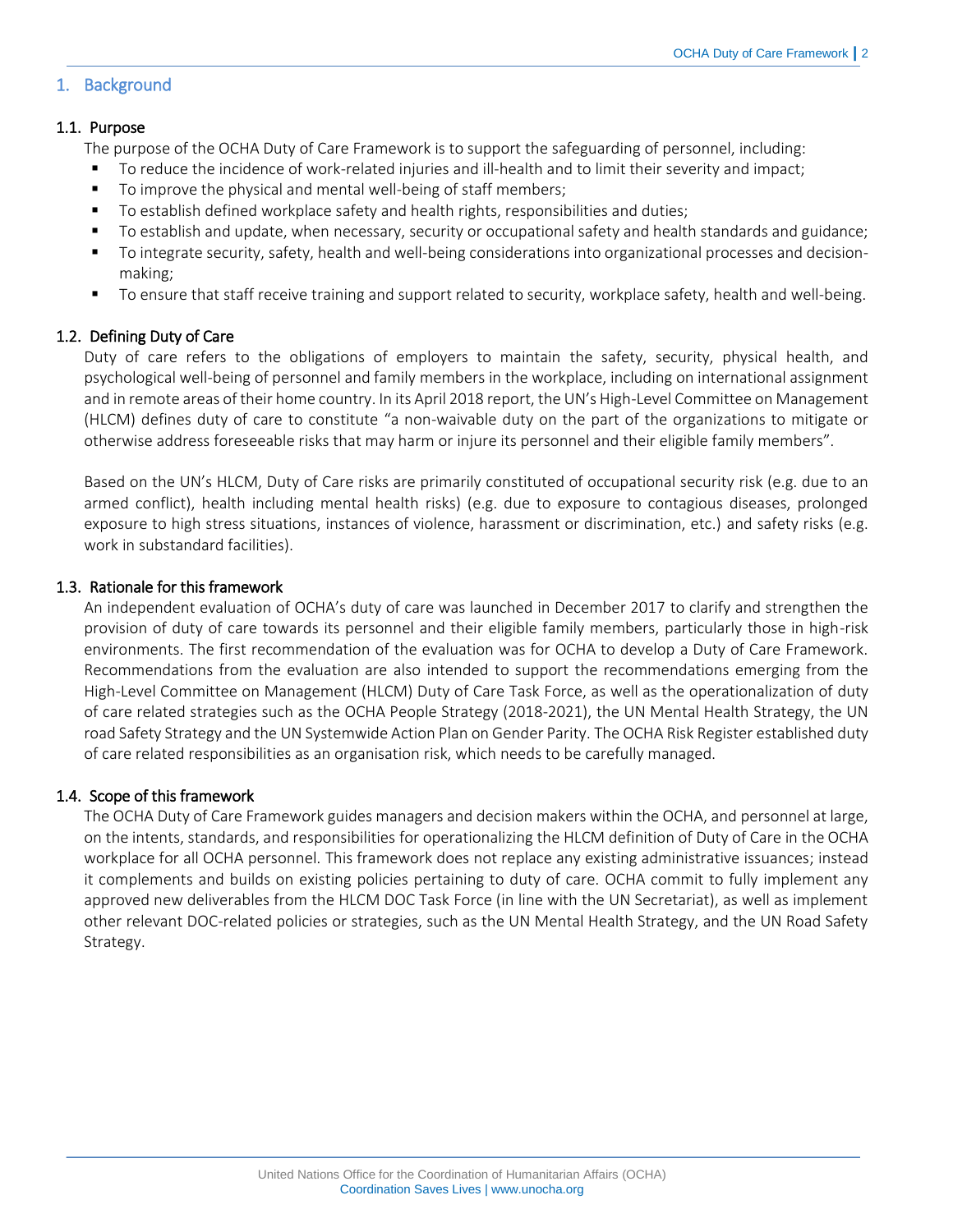# <span id="page-2-0"></span>2. Vision, Principles and Accountability for OCHA's Duty of Care

# <span id="page-2-1"></span>2.1. Vision

The duty of care vision is that all personnel enjoy better protection and support while fulfilling organizational mandates. In aiming to provide a healthy, safe, and respectful working environment, OCHA promotes greater accountability, efficiency, and commitment by its workforce.

# <span id="page-2-2"></span>2.2. Overarching Principles

<span id="page-2-3"></span>The following principles guide the OCHA Duty of Care Framework:

#### I. Risk awareness and transparency

OCHA Management is proactive in providing information and remains open to engagement, input, and feedback from personnel.

# <span id="page-2-4"></span>II. Safe and healthy working and living environments

It is a shared responsibility of the UN Secretariat and of OCHA, including all managers and personnel, to promote and sustain security, safety, health, and wellbeing as far as it is reasonably practicable.

#### <span id="page-2-5"></span>III. Inclusion and respect for dignity

OCHA management will treat all personnel in good faith, with due consideration for individual circumstances, respecting and preserving dignity.

# <span id="page-2-6"></span>IV. Caring for consequences of risk

OCHA Management will care for those who have been adversely affected or impacted by hazardous events associated with their work in the OCHA.

#### <span id="page-2-7"></span>V. Accountability at all levels

OCHA Management and personnel will create a just culture that supports effective leadership and individual accountability.

# <span id="page-2-8"></span>2.3. High-level Accountabilities for OCHA's Duty of Care

The overarching responsibilities for duty of care within OCHA are listed below. These actors will be accountable to their duty of care responsibilities, which will be incorporated into and assessed through the formal performance management system and annual performance review, to the extent possible.

# i. USG/ERC

The USG OCHA is responsible and accountable to the Secretary-General of the United Nations for ensuring that the duty of care to OCHA personnel is met. As ERC, the USG holds the responsibility for representing duty of care issues for the humanitarian community at the highest levels of the UN, allocating sufficient organizational resources for OCHA's Duty of Care, and addressing key issues of principle at the higher levels of the Secretariat.

#### ii. ASG/DERC

Holds the responsibility for overall duty of care management within OCHA and Chairs the OCHA People Strategy and Management Committee (PSMC) to oversee implementation of duty of care and people management related initiatives.

# iii. OCHA Managers – Directors, Heads of Office, Section and Branch Chiefs

Hold the responsibility for the duty of care of the personnel under their management, including ensuring a respectful work environment that is free of discrimination, harassment (including sexual harassment), and abuse of authority.

# iv. The OCHA Executive Officer

Holds the responsibility for operationalization of OCHA's duty of care in relation to provision of psychosocial and administrative support to staff, including the case management of the administrative response to critical incidents involving OCHA personnel.

# v. The OCHA Security Focal Point

The OCHA Security Focal Point is responsible for the operationalization of OCHA's duty of care in relation to the coordination of security related advice and support.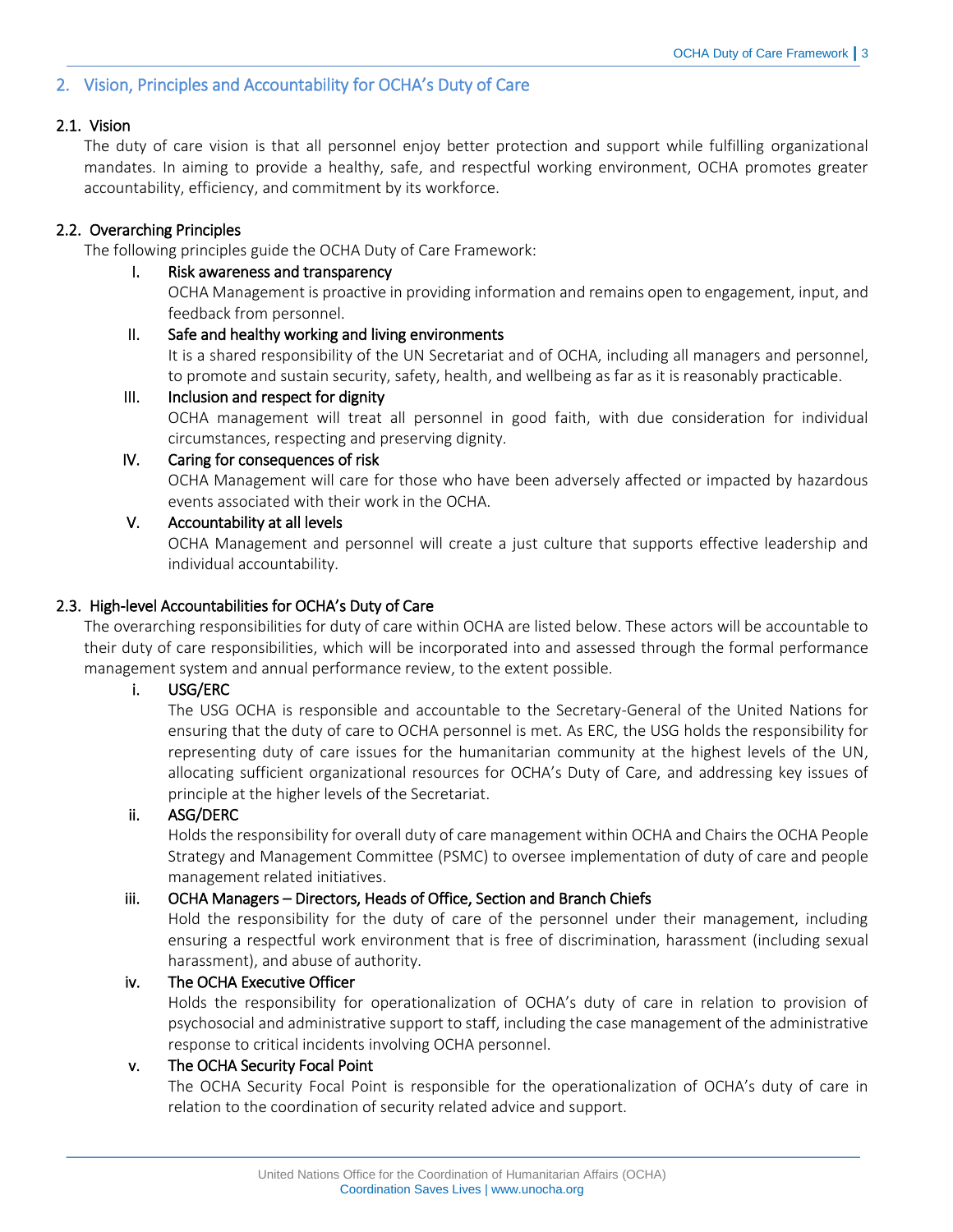# <span id="page-3-0"></span>3. Standards and Responsibilities for OCHA's Duty of Care

#### <span id="page-3-1"></span>3.1. Security of OCHA personnel

OCHA has the duty as an employer to reinforce, and where necessary, to supplement the capacities of host governments to fulfil their obligations for the security and protection of personnel employed by United Nations system organizations. In circumstances where OCHA personnel, are working in insecure areas OCHA, as part of the UN Security Management System, will implement security risk management measures beyond those that the host government can reasonably be expected to provide.

#### <span id="page-3-2"></span>3.1.1. OCHA Security Standards

- i. Under the overall policy guidance of the UN Security Management System (UNSMS) and in coordination and cooperation with the United Nations Department of Safety and Security (UNDSS) OCHA's security goal is to enable staff to conduct activities to achieve the organization's strategic objectives where appropriate security risk management measures have been applied to reduce security risks for its personnel to an acceptable level, as well as its operations, premises and assets. In so doing OCHA will promote a security culture where security risk management measures support personnel to stay and deliver.
- ii. Recognizing that OCHA staff are often required to work in insecure areas affected by humanitarian crisis, staff accept a level of risk commensurate with the criticality of their humanitarian activities. The acceptable level of risk is determined under the policy guidance of the UN Security Management System (UNSMS) and the Programme Criticality Framework.
- iii. To achieve this goal, OCHA will maintain an internal security management system and adhere to three overarching actions:
	- a. Determination of acceptable risk, through application of security responsibilities in the UN SMS and applying programme criticality roles;
	- b. Provision of adequate and sustainable resources to manage the risk to personnel and their eligible dependents, premises and assets; and,
	- c. Development and implementation of security policies and procedures.
- iv. In conducting the above activities, OCHA also acknowledges and shares in the collective security of the United Nations to enable the conduct of United Nations activities while ensuring the security and well-being of personnel, and security of United Nations premises and assets.

#### <span id="page-3-3"></span>3.1.2. Responsibilities for Security of OCHA Personnel

#### I. *Responsibilities of Stakeholders External to OCHA*

More details on the responsibilities for security are contained in th[e UN Security Management System Policy.](https://ochanet.unocha.org/TI/Security/SecurityDocuments/UN%20SMS%20Security%20Policy%20Manual.pdf)

- i. The Secretary-General. The Secretary-General has overall responsibility for the safety and security of United Nations personnel, premises and assets at headquarters and field locations.
- ii. Under-Secretary-General for Safety and Security. The Under-Secretary-General for Safety and Security is appointed in writing by the Secretary- General to whom he/she reports and is accountable. The Secretary-General delegates to the Under-Secretary-General for Safety and Security the authority to make executive decisions relevant to the direction and control of the United Nations security management system and the overall safety and security of United Nations personnel, premises and assets at both field and headquarters locations. He/she represents the Secretary-General on all security-related matters and serves as the Chairman of the Inter-Agency Security Management Network (IASMN). He/she is responsible for developing security policies, practices and procedures for the United Nations system worldwide, and coordinating with the organizations of the United Nations system to ensure implementation, compliance and support for security aspects of their activities; preparing reports of the Secretary- General on all security-related matters; and advising the Secretary-General on all matters related to security and safety of the United Nations system.
- iii. Designated Officials. In each country or designated area where the United Nations is present, the senior-most United Nations official is normally appointed in writing by the Secretary-General as the Designated Official for Security and accredited to the Host Government as such. The Designated Official (DO) is accountable to the Secretary-General, through the Under-Secretary-General for Safety and Security, and is responsible for the security of UN personnel, premises and assets throughout the country or designated area. The Secretary-General delegates to the DO the requisite authority to take decisions in exigent circumstances, including, but not limited to, the mandatory relocation or evacuation of personnel. This authority and decisions taken pursuant to it shall remain subject to the authority and review of the Under-Secretary-General for Safety and Security. The DO is responsible for ensuring that the goal of the UNSMS is met in his/her country or area.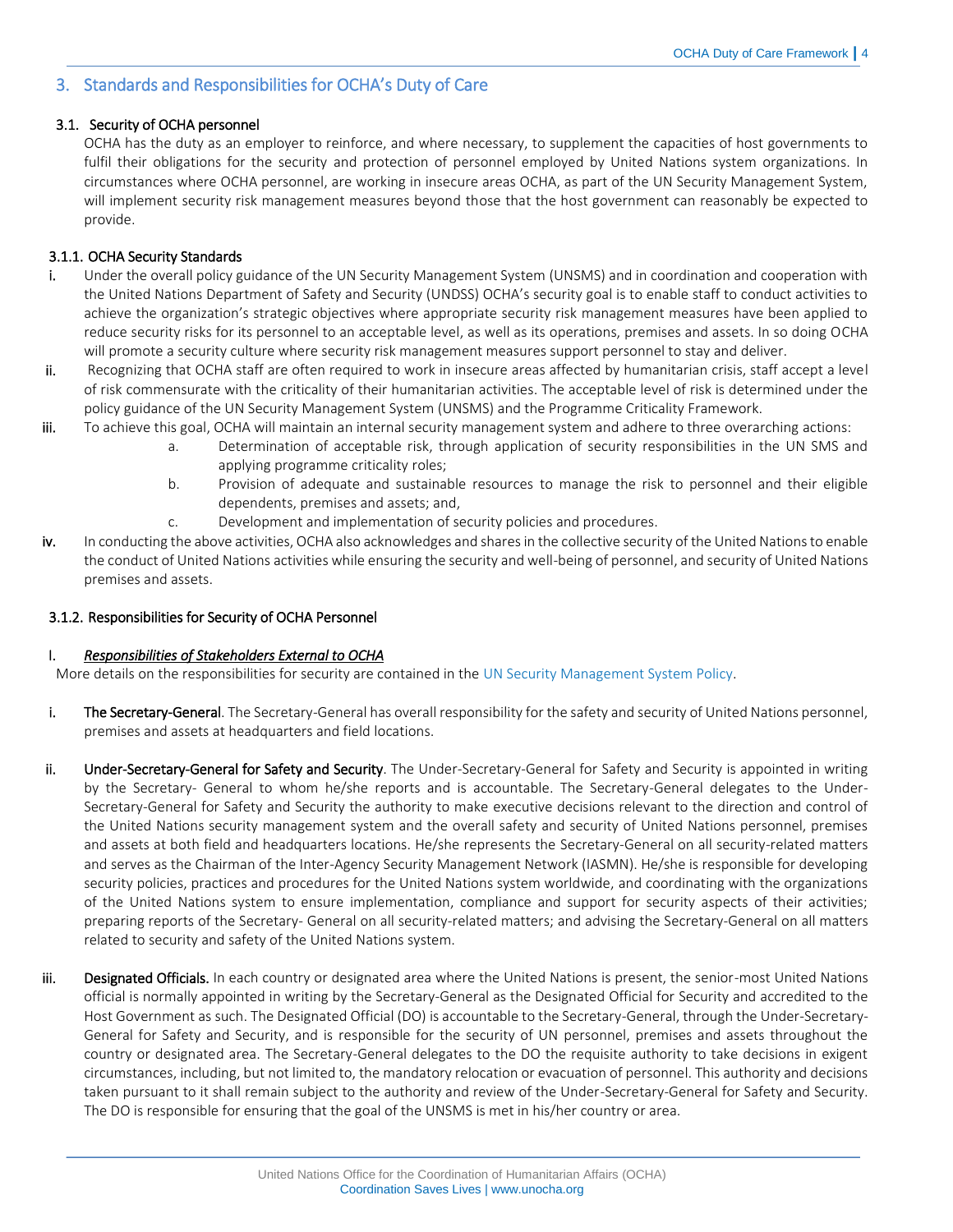iv. The Chief Security Adviser/Security Adviser (CSA/SA). A security professional appointed by the Under-Secretary-General for Safety and Security to advise the DO and the SMT in their security functions. The CSA/SA reports to the DO and maintains a technical line of communication to the Department of Safety and Security.

#### II. *Responsibilities of Stakeholders Internal to OCHA*

More details on the responsibilities for security are contained in th[e UN Security Management System Policy.](https://ochanet.unocha.org/TI/Security/SecurityDocuments/UN%20SMS%20Security%20Policy%20Manual.pdf)

#### i. USG OCHA

Under the Framework of Accountability, the USG OCHA is responsible and accountable to the Secretary-General of the United Nations for ensuring that the security goal of the United Nations is met within OCHA. In so doing the USG OCHA recognizes the coordinating role and authority of the Secretary-General in matters related to the safety and security of United Nations personnel and premises and assets.

For the purposes of implementation of OCHA security activities, the USG will appoint, a Senior Security Advisor to manage the practical application of the USG's security and safety responsibilities. In assuming this function, the Senior Security Advisor will be accountable to the USG. While delegating the management and implementation function, this does not detract from the USG's final accountability to the Secretary-General.

Specifically, the USG OCHA is responsible for:

- a. Ensuring that security is a core component of all programmes and activities, and that the security risk management process and the determination of acceptable risk is considered and given due priority from the start of all planning processes;
- b. Preparing and publishing an internal security policy and framework of accountability documenting individual roles, responsibilities and accountabilities related to security;
- c. Ensuring that all managers and personnel working within OCHA discharge their responsibilities in ensuring compliance with the security policies and procedures of OCHA and UNDSS;
- d. Liaising closely with the Under-Secretary-General for Safety and Security to ensure a coherent system wide approach to security;
- e. Working with the Executive Heads of other United Nations organizations to implement and contribute to the development of security policies, procedures, guidelines and activities within the United Nations;
- f. Advocating in all available forums to ensure that Member States provide for the security of all United Nations personnel and their recognized dependents and that crimes against such personnel will not be tolerated and their perpetrators brought to justice;
- g. Ensuring duty of care measures are in place to mitigate exposure to incidents impacting OCHA personnel and their recognized dependents;
- h. Appointing one senior security professional within OCHA Headquarters as the OCHA Security Focal Point;
- i. Recognizing and rewarding good performance in security management by including security related matters in job descriptions and performance appraisals at all levels within OCHA; and
- j. Ensuring that provision is made to address specific security concerns for women as required.

# ii. OCHA Security Focal Point

The USG OCHA will appoint a Senior Security Advisor to serve as OCHA's Security Focal Point (SFP). The SFP will be responsible for coordinating OCHA's response to security and providing the USG and all relevant actors within OCHA with advice, guidance and technical assistance. The OCHA SFP is supported in their duties by a Thematic Adviser on Security. In support of the USG and Director OAD and to achieve this the SFP is responsible for:

- a. Advising the USG OCHA and senior management on security matters and keeping them updated on security management issues;
- b. Ensuring that Country Heads of Offices and, as applicable, Regional Heads of Office, are aware of their requirement to participate fully in country Security Management Teams;
- c. Assisting in the mobilization of resources and appropriate logistic support to assist field offices in the implementation of security requirements;
- d. Serving, on behalf of OCHA, as a member of the Inter-Agency Security Management Network (IASMN) and other senior-level forums;
- e. Working in close collaboration with the United Nations Department of Safety and Security (UNDSS) and other members of the IASMN, as well as supporting the Under-Secretary-General for Safety and Security, in the discharge of her/his responsibilities to represent the security needs of the humanitarian operations and ensure that that policies and procedures of the UNSMS enable humanitarian delivery;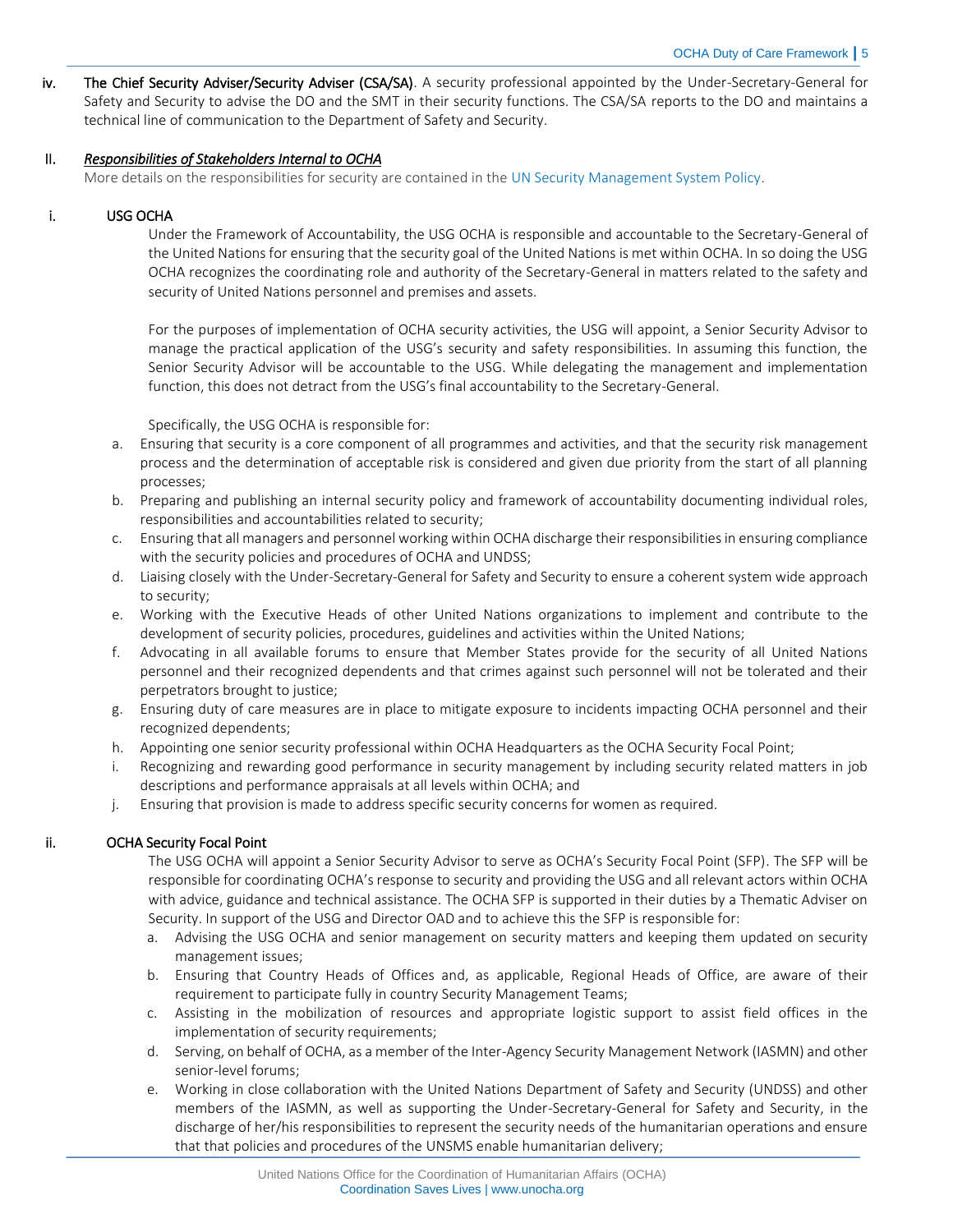- f. Providing advice to OCHA personnel entrusted with security related duties, in particular Country and Regional Heads of Offices to support implementation of OCHA and country specific security policies, security risk management (SRM) and procedures and reviewing said policies, SRM processes and procedures;
- g. Ensuring that all personnel employed by OCHA are aware of security related training requirements and have access to relevant training resources;
- h. Representing OCHA and the coordinated humanitarian system in Programme Criticality forums, including advocating for embedding programme criticality in the UN security management culture;
- i. Disseminating information and education regarding security matters;
- j. The continued development of OCHA's field security management structure commensurate with the changing risks, increased tasks and responsibilities;
- k. Monitoring and reporting on compliance with security policies, practices and procedures; and
- l. Monitoring and reporting on "duty of care" to those involved in security incidents.

# iii. OCHA Heads of Office

The Head of Office is accountable to the USG OCHA through the Director OAD and the OCHA SFP, OCHA's Head of Office is responsible for the security of OCHA personnel and recognized dependents, operations and premises throughout the country of assignment. The Head of Office is responsible for ensuring that the security goal of OCHA is met in her/his country. Specific responsibilities include;

- a. Ensuring that the arrangements detailed in relevant OCHA, UNSMS and country specific security policies (including approved Security Risk Management Measures) and procedures are being implemented with the aim of maintaining the security of OCHA personnel and recognized dependents, operations and facilities;
- b. Ensuring that security is a core component of all OCHA country activities and that appropriate funding is provided to meet the security requirements;
- c. Applying the Security Risk Management approach to all OCHA activities and operations, and determining, through the Programme Criticality Framework, the acceptable level of risk for each;
- d. Managing and directing all security related activities of OCHA in the country;
- e. Ensuring that the Designated Official (DO) is provided, on a regular basis, with updated lists of OCHA staff and recognized dependents in the country and establishing a movement control tracking system for staff;
- f. Advising the DO, the DSS Security Advisor and OCHA SFP on any security concerns of the coordinated humanitarian operation and OCHA country office;
- g. Ensuring full and complete compliance of OCHA personnel in the country with all security-related instructions;
- h. Reporting to the DO and OCHA SFP all security-related incidents;
- i. Ensuring that all OCHA personnel are appropriately equipped with required safety and security equipment as specified in the minimum operating security standards and trained in their use;
- j. Keeping the Director OAD and the OCHA SFP informed of all developments in the country which have a bearing on the security and safety of OCHA personnel, operations, premises and assets;
- k. Ensuring collaboration on security matters through saving lives together (SLT);
- l. Being a member of the UN Country Security Management Team and attending all meetings and attending all security training for members of the SMT;
- m. Ensuring OCHA staff and eligible dependents are apprised of security-related information and measures being taken in the country;
- n. Ensuring that there is a fully functioning and operational communications system for security management within OCHA and that this is fully integrated into the UN country Emergency Communications System;
- o. Ensuring the OCHA staff who have volunteered to be or have been selected to be Wardens or Area Security Coordinators are given appropriate support and are provided with appropriate time for relevant training;
- p. Investigating instances of non-compliance of security policies by OCHA staff members and taking appropriate action as necessary; and
- q. Assuming the role, when applicable, of the Designated Official a.i.

# iv. OCHA Country Security Focal Point

The Country Head of Office in coordination with the OCHA SFP may appoint, in writing, a senior internationally recruited staff member (who is not a security professional) to be the OCHA Country Security Focal Point (CSFP). This person is accountable to the Head of Office for the management of delegated day-to-day security related tasks and activities in support of country office operations including:

- a. Ensuring that the country office has all the relevant and updated OCHA and UNDSS security related documents;
- b. Representing the coordinated humanitarian operation in security planning in the country, primarily through active participation in the security cell;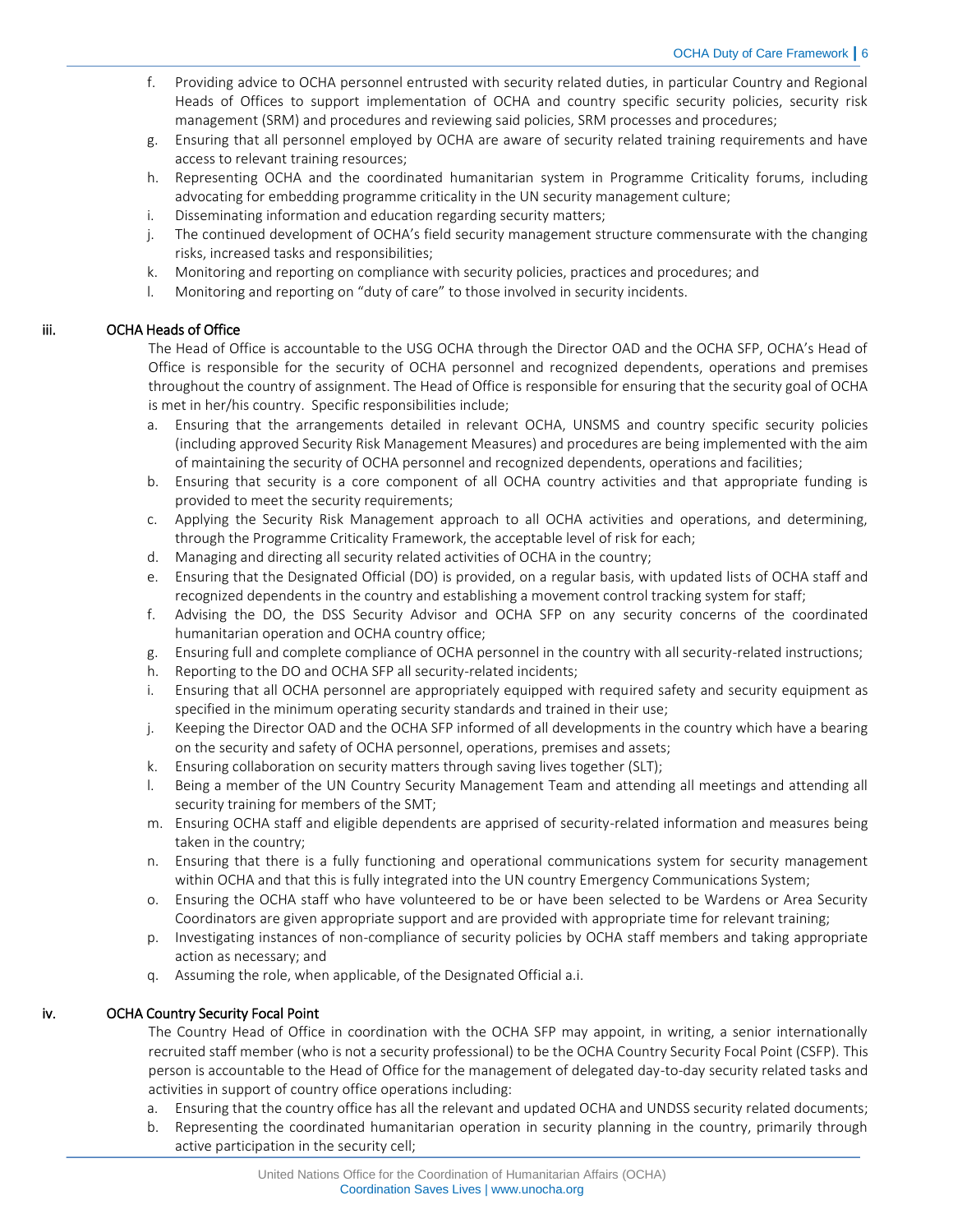- c. Ensuring that all mandatory reports are forwarded to UNDSS the OCHA SFP;
- d. Assisting the Head of Office in the implementation of the approved security risk management measures and residential security measures;
- e. Assisting the Head of Office in the assessment of Programme Criticality in line with the PC Framework; and,
- f. Ensuring that all OCHA staff are kept informed of matters affecting their security in accordance with advice received from the Head of Office, the OCHA SFP or other relevant security officials.

#### v. OCHA Local Security Assistant

The Country Head of Office in coordination with the OCHA SFP may recruit a Local Security Assistant (LSA) at the country level. The LSA provides assistance in the Security Risk Management (SRM) process to the Head of Office, through the CSFP (if appointed), and assists in the implementation of security risk management measures, and residential security measures (RSMs) and contingency plans. The LSA has a responsibility (in coordination with DSS) for security information, training and non-binding advise on residential and off-duty security for national staff and their dependents.

- a. Assist in the implementation of security policies and procedures;
- b. Assist in supporting all matters pertaining to the safety and security of personnel,
- c. premises and assets;
- d. Providing (in coordination with DSS) security information and conduct security training for national staff and their dependents.
- e. Provide (in coordination with DSS) non-binding advise on residential and off-duty security.
- f. Assist in developing security contingency plans and the country security plan;
- g. Assist in the SRM process;
- h. Assist in preparing Security Risk Management Measures and RSMs and monitoring compliance;
- i. Assist in preparing contingency plans; and
- j. Assist in conducting security training for United Nations personnel and others as appropriate.

#### vi. OCHA Staff

All personnel are accountable to the USG OCHA through their individual line managers and have a responsibility to abide by security policies, guidelines, directives, plans and procedures of the UNSMS and OCHA including:

- a. Familiarizing themselves with information provided to them regarding security management at their location;
- b. Obtaining security clearance (TRIP) prior to travel;
- c. Complete and remain current in the BSAFE online security training;
- d. Attending country specific security trainings, briefings and signing documents certifying that they have been briefed;
- e. Knowing the key people responsible for security management at their location;
- f. Being appropriately equipped for service at all duty stations;
- g. Complying with all Country and OCHA security regulations and procedures at the duty station, whether on or off duty;
- h. Comporting themselves in a manner which will not endanger their safety and security and that of others;
- i. Reporting all security incidents in a timely manner; and,
- j. Attending and completing security training relevant to their level and role.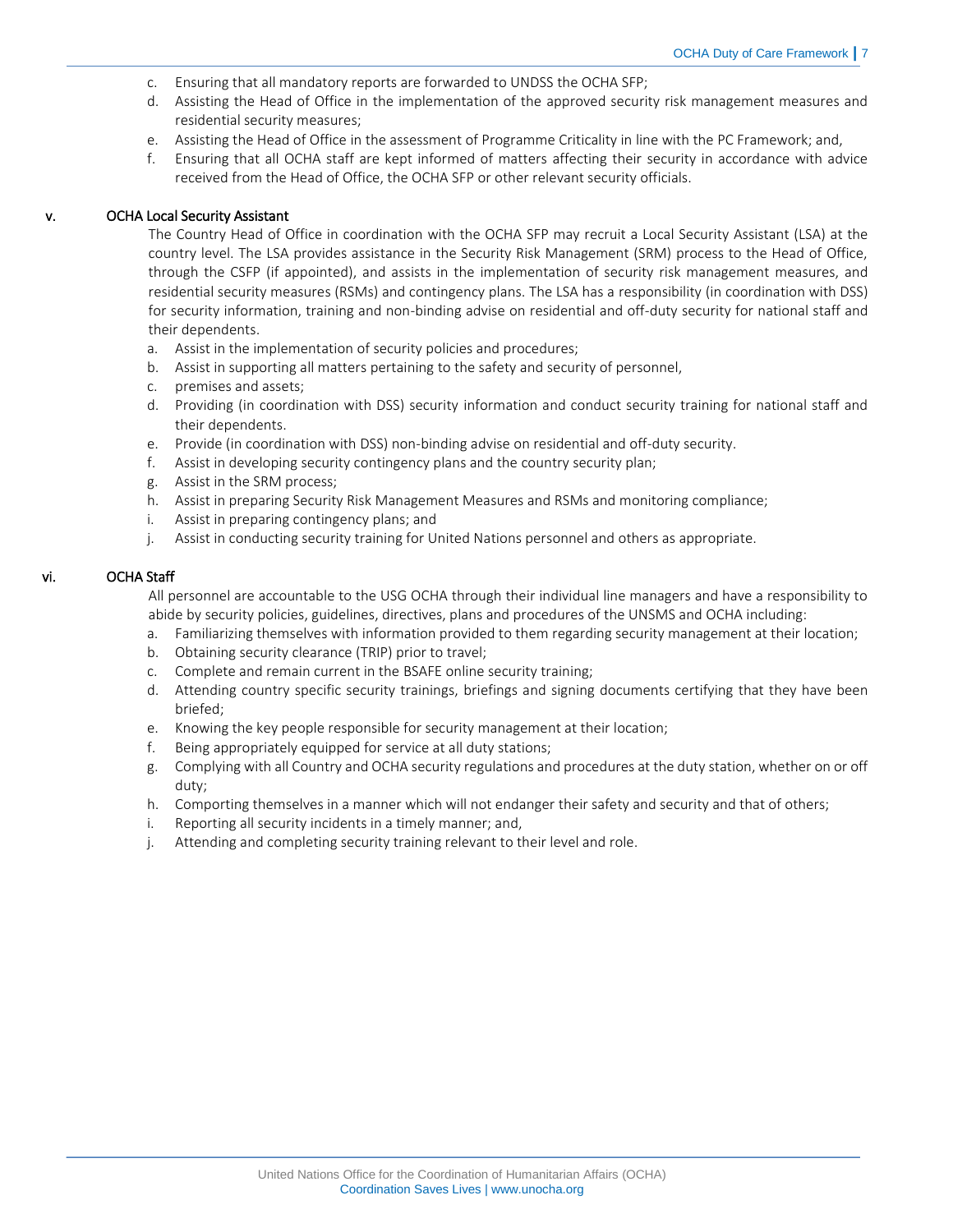# <span id="page-7-0"></span>3.2. Occupational Safety, Health, and Wellbeing (OSHW) of OCHA Personnel

Occupational safety addresses non-deliberate/non-intentional incidents and focuses on ensuring safe working conditions, including prevention of and response to accidents, incidents, and injuries at the workplace. Occupational health entails the "promotion and maintenance of the highest degree of physical, mental and social health of workers in all occupations"<sup>1</sup>. **Occupational wellbeing** covers the part of the overall wellbeing of personnel "that they perceive to be determined primarily by work and can be influenced by workplace interventions".<sup>2</sup> Wellbeing is defined as functioning at one's optimal level; fulfilling one's potential and flourish; working productively; and generally having a positive workplace experience.<sup>3</sup>

# <span id="page-7-1"></span>3.2.1. OCHA Occupational Safety, Health and Wellbeing Standards

- i. The Secretary-General's Bulletin on Occupational Safety and Health ([ST/SGB/2018/5\)](https://hr.un.org/sites/hr.un.org/files/handbook/Secretary-General%27s%20Bulletins/ST.SGB_.2018.5%20-%20Introduction%20of%20an%20Occupational%20Safety%20and%20Health%20Management%20System.docx) sets out the organization's intent with regards to managing risks to the physical and psychological safety, health, and wellbeing of its personnel. In line with this policy, the organisation's occupational health objectives are:
	- a. To reduce the incidence of work-related injuries and ill-health and to limit their severity and impact;
	- b. To improve the physical and mental well-being of staff members;
	- c. To establish defined workplace safety and health rights, responsibilities, and duties;
	- d. To establish and update, when necessary, occupational safety and health standards and guidance;
	- e. To provide an accurate representation of workplace incidents, injuries and illnesses;
	- f. To integrate safety, health and well-being considerations into organizational processes and decision-making;
	- g. To ensure that staff receive training and support related to workplace safety, health and well-being.
- ii. All OCHA personnel have the right to be treated with dignity and respect, and to work in an environment free from discrimination, harassment (including sexual harassment) and abuse of authority. In this regard, all OCHA managers will create a harmonious work atmosphere that is respectful, empowering, caring, and free of harassment and discrimination and based on a culture of trust, transparency and accountability. Specifically, OCHA will meet the standards for non-discrimination and respect for personal dignity, as defined in the following policies:
	- a. [The UN Charter](file:///C:/Users/Hannah.Smith/AppData/Local/Microsoft/Windows/Temporary%20Internet%20Files/Content.Outlook/RFJGUWOU/•%09UN%20Charter)
	- b. The UN Code of Conduct ST/SBG/2002/13- Status, basic rights and duties of United Nations staff members
	- c. ST/SBG/2008/5 [Prohibition of discrimination, harassment, including sexual harassment, and abuse of authority](https://hr.un.org/sites/hr.un.org/files/1/documents_sources-english/08_secretary-general)
	- d. ST/SGB/2017/2 [Protection against retaliation for reporting misconduct and for cooperating with duly authorized audits](https://hr.un.org/sites/hr.un.org/files/handbook/SGB%20-%202017%20-%20%202Rev.1%20%20%5BProtection%20agains%20retaliation..%5D.docx)  [or investigations](https://hr.un.org/sites/hr.un.org/files/handbook/SGB%20-%202017%20-%20%202Rev.1%20%20%5BProtection%20agains%20retaliation..%5D.docx)
	- e. Convention on the Rights of Persons with Disabilities
- iii. OCHA personnel face increasingly challenging operational environments, and many live in difficult or insecure duty stations. To manage and mitigate the risks of negative impacts on personnel, OCHA will meet the standards for a safe and healthy living environment, as defined in the following policies:
	- a. The United Nations Security Management System (UNSM)
	- b. The HLCM framework on Occupational Safety and Health (OSH)
	- c. UN living and working conditions
	- d. UN Mental Health Strategy
	- e. Duty Station Health Risk Assessments
	- f. Minimum Operating Security Standards (MOSS)
	- g. The OCHA Guidelines on the Prevention and Management of Critical Incidents
- iv. To care for the consequences of risk, and support OCHA personnel who may have experienced critical security incidents in the line of duty, OCHA has established Guidelines on the Prevention and Management of Critical Incidents which outlines mechanisms and responsibilities for supporting staff following a critical incident, and will meet the standards for critical incident support in accordance with the following policies:
	- a. The OCHA Guidelines on the Prevention and Management of Critical Incidents
	- b. [Medical Evacuation \(ST/AI/2000/10\)](https://iseek-newyork.un.org/system/files/iseek/LibraryDocuments/124-200601271509345457462.pdf)
	- c. [Sick Leave \(ST/AI/2005/3\)](https://iseek-newyork.un.org/system/files/iseek/LibraryDocuments/124-200601271542345655485.pdf)

 $\overline{a}$ 

d. Appendix D [to the Staff Rules](https://iseek-newyork.un.org/system/files/iseek/LibraryDocuments/124-201111031405105071028.pdf)

<sup>3</sup> Health and Safety Laboratory (2016) The Wellbeing Tree[. http://www.hsl.gov.uk/resources/health-safety-insights/wellbeing-tree.](http://www.hsl.gov.uk/resources/health-safety-insights/wellbeing-tree)

<sup>1</sup> ILO/WHO (1950) Occupational Health Services and Practice. [http://www.ilo.org/safework\\_bookshelf/english?content&nd=857170174](http://www.ilo.org/safework_bookshelf/english?content&nd=857170174)

<sup>2</sup> Work and Wellbeing (2013) What is employee wellbeing[. http://www.workandwellbeing.com/wellbeing-issues/what-is-employee-wellbeing/](http://www.workandwellbeing.com/wellbeing-issues/what-is-employee-wellbeing/) .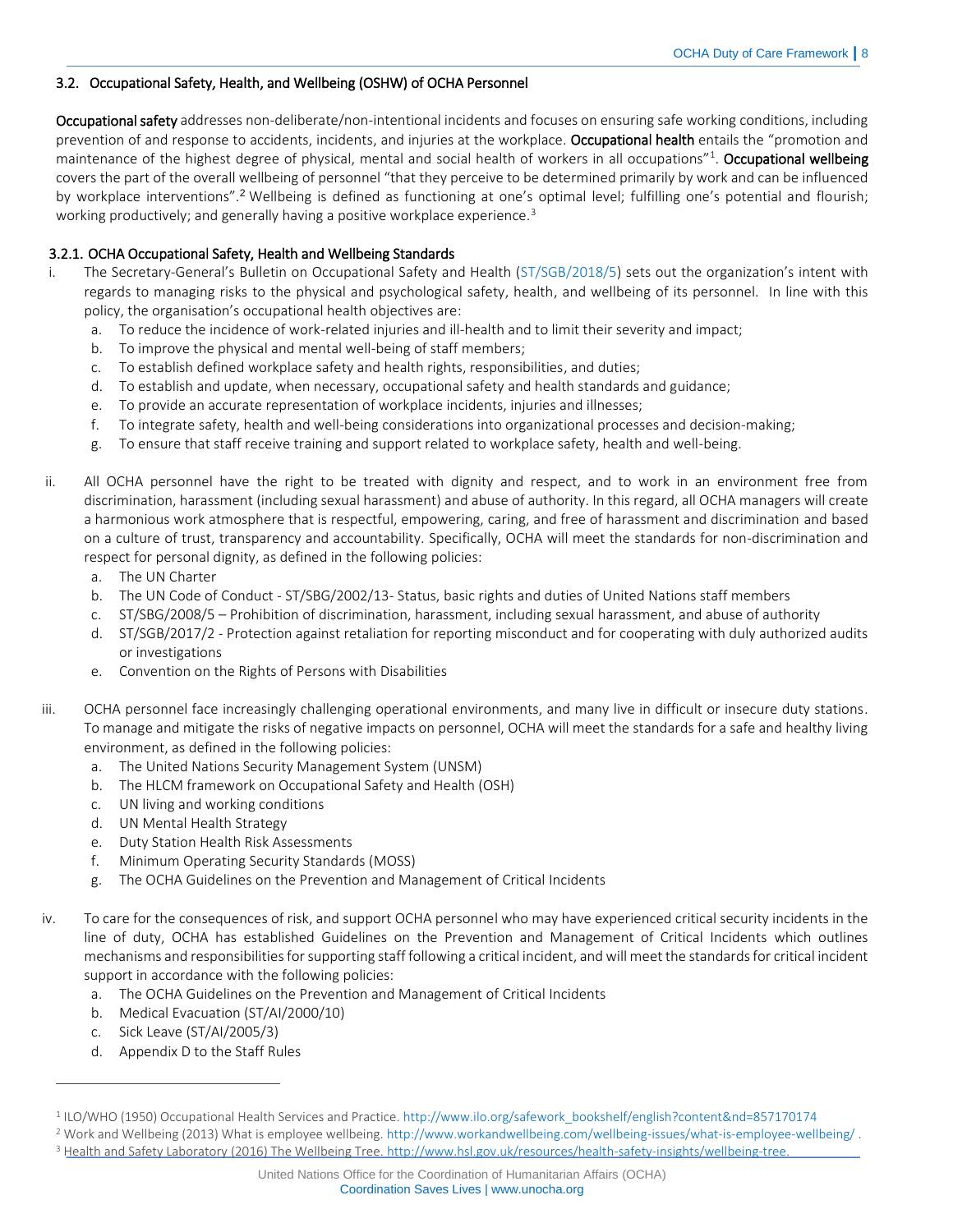#### e. [ST/SBG/2004/11 on the Malicious Acts Insurance Policy \(MAIP\)](https://iseek-newyork.un.org/system/files/iseek/LibraryDocuments/1290-201302201125544115429.pdf)

#### <span id="page-8-0"></span>3.2.2. Responsibilities for Occupational Safety, Health and Wellbeing of OCHA Personnel

#### III. *Responsibilities of Stakeholders External to OCHA*

- i. The Secretary General. The SG has the overall responsibility for all matters pertaining to occupational safety, health and wellbeing of UN Secretariat personnel. As such, he/she ensures that an effective OSHW management system is in place and enables action to address OSHW risks.
- ii. The Department of Policy, Strategy and Management Coordination (DPSMC)- Office of Human Resources (OHR). OHR provides strategic direction and policy leadership for human resources, including on conduct and discipline and crisis response.
- iii. The Critical Incident Stress Management Unit, DSS. The United Nations Department of Safety and Security's (UNDSS) Critical Incident Stress Management Unit (CISMU) shall serve as the central body responsible for ensuring the adequate and timely coordination and provision of psycho-social services. In coordinating the provision of such services, CISMU shall take into account the respective capacity of each UN organisation to coordinate and provide such services to their respective personnel
- iv. The Department of Operational Support (DOS) -The Division of Health-Care Management and Occupational Safety and Health (DHMOSH). DHMOSH, within DOS, seeks to protect and promote staff health, to sustain and improve their working capacity, to contribute to a safe and healthy working environment, and to promote the adaptation of work to the capabilities of staff, taking account of their health status. A complete list of functions of the Division can be found in Section 8 of [ST/SGB/2011/4](http://undocs.org/ST/SGB/2011/4) (Organization of the Office of Human Resources Management). DHMOSH responsibilities include:
	- a. Provides on-site occupational health services in New York and delivers services to over 100 locations worldwide;
	- b. Manages sick leave, disability, medical clearances, medical evacuations and repatriations, and preparedness for public health emergencies, including the medical aspects of crisis and mass casualty response plans in field duty stations;
	- c. Strengthen governance over the safety and quality of the health care delivered in the field, aiming to reduce preventable harm and improve health-care outcomes. The Division will continue to deploy its electronic occupational health record; and
	- d. Coordinates the implementation of health-care policy throughout the United Nations system.

#### v. The Department of Operational Support (DOS) -The UN Staff Counsellors Office (SCO)

- a. Confidential psychological 'first aid' for staff and families requiring immediate psychological or emotional support.
- b. Confidential short-term individual and group counselling sessions provided by mental health professionals.
- c. Confidential consultations to managers on issues related to the wellbeing of staff
- d. Training programmes to help staff build emotional resilience and cope with personal stressors
- e. Confidential, supportive and caring approach so that clients feel comfortable in seeking assistance.

#### vi. Department of Management, Strategy Policy and compliance (DMSPC) – Office of Program Planning, Finance and Budget (OPPFB) – Finance Division

- a. Coordinating, establishing and administering the group health and life insurance programme and the property and liability insurance activities of the Organization;
- b. Providing secretariat services to the Advisory Board on Compensation Claims and the United Nations Claims Board;
- c. and Administering related compensation payments under relevant rules.
- d. Accordingly, Finance Division has the responsibility to ensure that compensation requests and cases regarding staff members' service-incurred injuries, illnesses, losses of life, and loss/damaged personal effects, and health and life insurance enrolments are administered properly and in a timely manner.

# IV. *Responsibilities of Stakeholders within OCHA*

vii. The USG and ASG. The USG and ASG are responsible for providing the highest level of oversight on OHSW matters, as well as providing strategic direction on OSHW matters within OCHA and, as such, take relevant internal budget, strategy and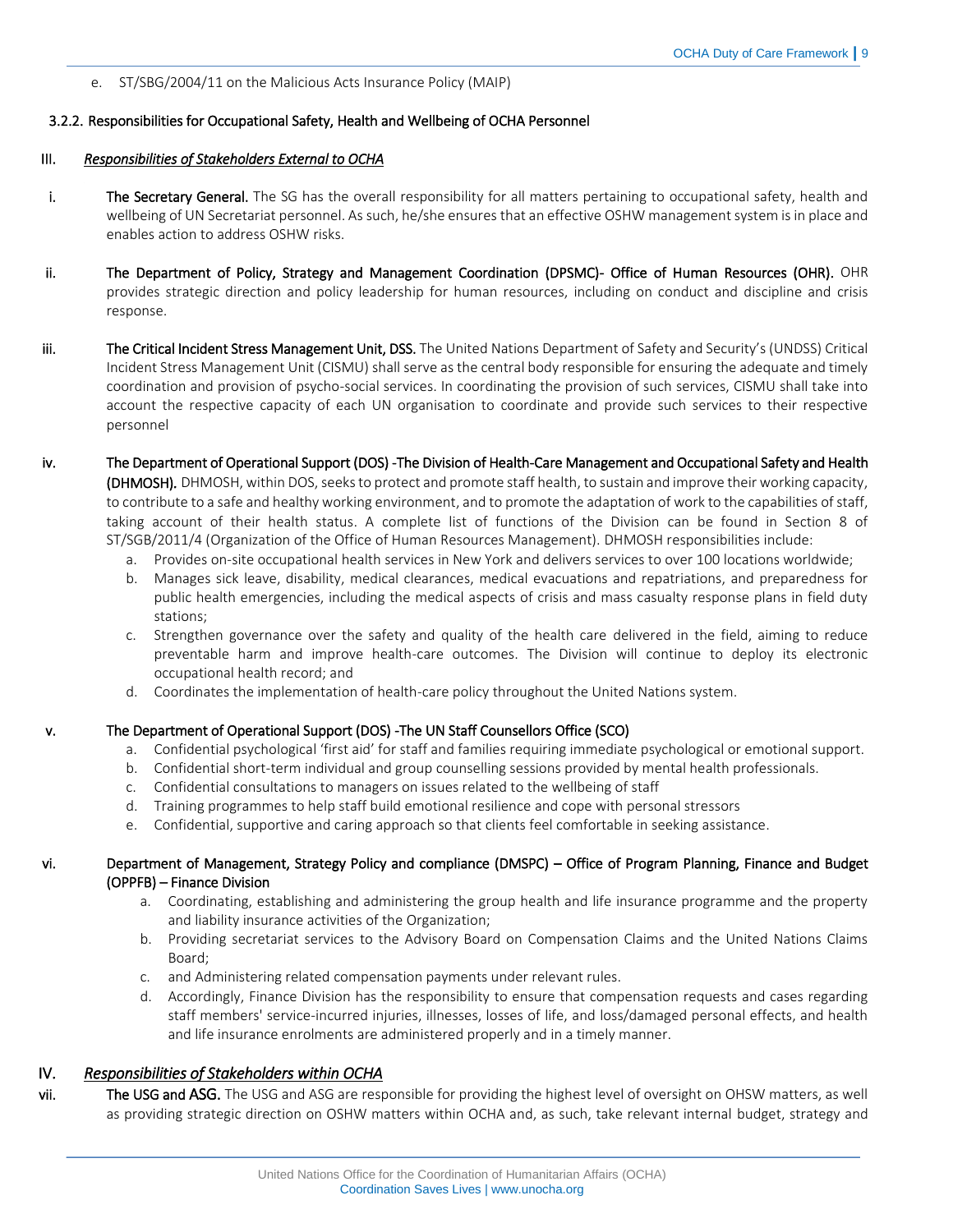policy decisions. Additionally, as Chair of the People Strategy and Management Committee (PSMC), the ASG leads and coordinates the implementation of duty of care related initiatives within OCHA.

- viii. The People Strategy and Management Committee. An ASG-led Committee which advises on the formulation and implementation of duty of care related initiatives within OCHA and provides a forum at which specific concerns around occupational safety, health and wellbeing may be raised.
- ix. The Executive Office Human Resources. The Executive Office is responsible for monitoring the application of OSHW matters within OCHA, and for providing both transactional and advisory services in relation to OSHW, including:
	- a. Coordinating the drafting, reviewing and updating of internal OCHA HR polices related to OSHW;
	- b. Determines benefits and entitlements and initiates the process for obtaining them;
	- c. Provides guidance and direction on benefits, entitlements and compensation;
	- d. Provides clearances and approvals for benefits, entitlements and compensation;
	- e. Provide dedicated administrative support to survivors of a critical incident;
	- f. Including OSHW matters into online or face-to-face on-boarding prepared/delivered by OCHA HR;
	- g. Developing OCHA corporate learning and information materials to inform managers, and personnel at large about occupational safety, health and wellbeing and relevant prevention and promotion measures;
	- h. Identifying and making available to personnel concrete mechanisms, tools, programmes, services to help them maintain safety, health and wellbeing
	- i. Providing confidential psychological 'first aid' and counselling services for personnel and families requiring immediate psychological or emotional support, such as following a critical incident;
	- j. Providing confidential short-term individual and group counselling sessions;
	- k. Providing confidential consultations to managers on issues related to the wellbeing of staff;
	- l. Providing education and training programmes to help personnel build emotional resilience and cope with personal stressors;
	- m. Providing confidential, supportive and caring approach so that clients feel comfortable in seeking assistance;
	- n. Providing psychosocial health risk assessments.

x. Head of Office/Section/Branch Managers. The foundation of a well-functioning safety, health and wellbeing system is managers' ability to address everyday issues swiftly and proactively. In line with this the Head of Office/Section or Branch is responsible for:

- a. Undertaking local risk assessments and putting in place mitigation action plans;
- b. Following-up on key findings from risk assessments led and coordinated corporately;
- c. Planning and implementing local programmes and activities within their duty station/section or branch to protect and promote safety, health, and wellbeing of OCHA personnel at work;
- d. Enabling implementation of corporate mechanisms, programmes, initiatives, and tools;
- e. Communicating and consulting with personnel on OSHW matters, including their rights and duties, specific risks and hazards, preventive measures, as well as emergency preparedness and response;
- f. Enabling continuous improvement in the management of OSHW through monitoring the implementation and effectiveness of OSHW activities.
- **xi.** Supervisors. All supervisors and managers within OCHA have the following duties and responsibilities in respect to ensuring a safe, healthy and respectful work environment.
	- a. To take all appropriate measures to promote a harmonious work environment, free of intimidation, offence and any form of prohibited conduct, including discrimination, harassment, sexual harassment and abuse of authority.
	- b. To act as role models by upholding the highest standards of conduct.
	- c. To maintain open channels of communication and ensure that staff members who raise their concerns in good faith can do so freely and without fear of adverse consequences.
	- d. To address any reports and allegations of prohibited conduct promptly, in a fair and impartial manner, and with concrete action;
	- e. To plan and implement local programmes and activities within their teams, to protect and promote safety, health, and wellbeing of OCHA personnel;
	- f. To enable the implementation of corporate mechanisms, programmes, initiatives, and tools within their teams;
	- g. To communicate and consult with personnel in their teams on OSHW matters, including their rights and duties, specific risks and hazards, preventive measures, as well as emergency preparedness and response;